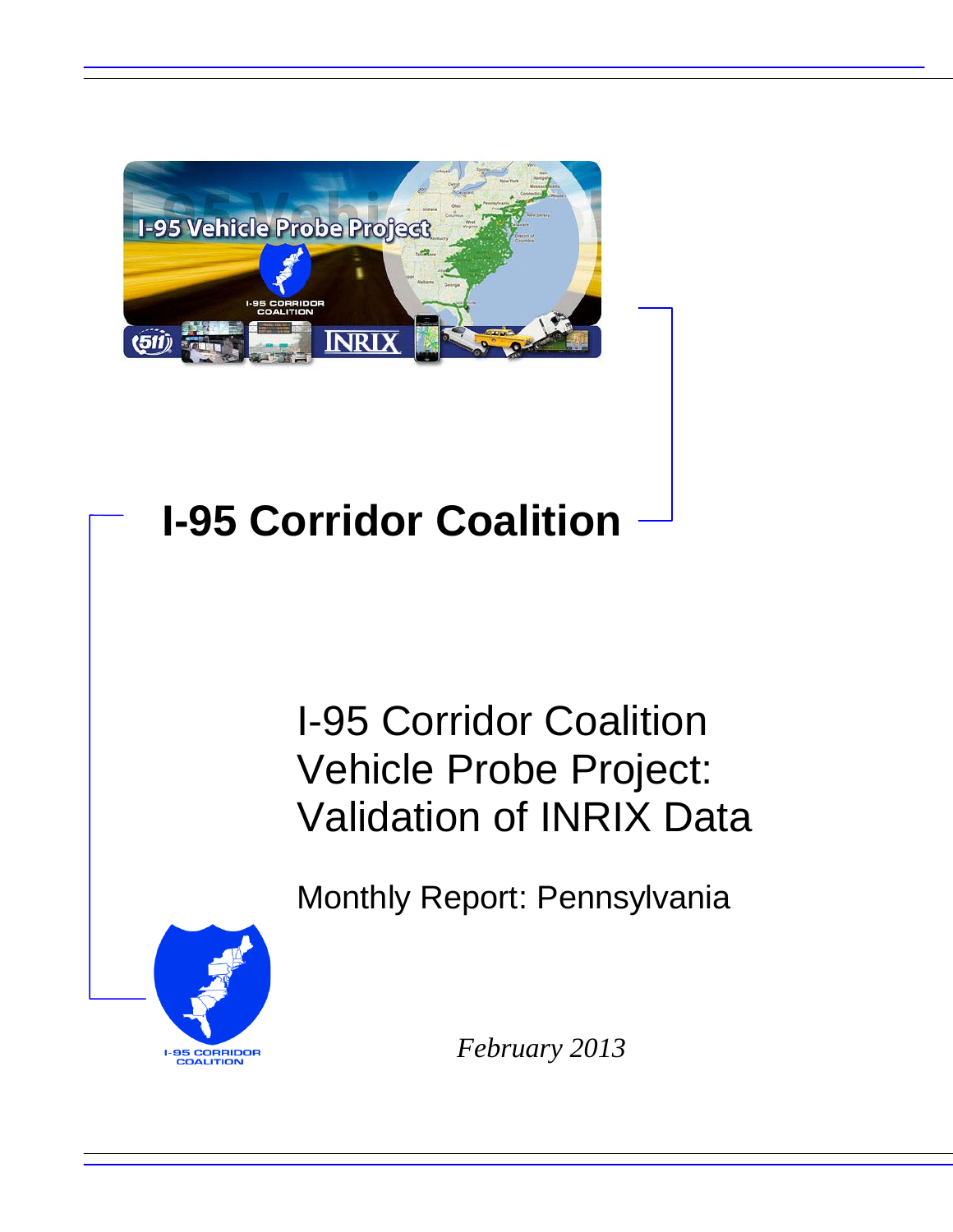# **I-95 CORRIDOR COALITION VEHICLE PROBE PROJECT VALIDATION OF INRIX DATA FEBRUARY 2013**

### *Monthly Report*

*Prepared for:*

I-95 Corridor Coalition

*Sponsored by:*

I-95 Corridor Coalition

*Prepared by:*

Ali Haghani, Masoud Hamedi, Yang Lu, Yashar Aliari Kardedeh University of Maryland, College Park

*Acknowledgements:*

The research team would like to express its gratitude for the assistance it received from the state highway officials in Pennsylvania Department of Transportation (PENNDOT) during the course of this study. Their effort was instrumental during the data collection phase of the project. This report would not have been completed without their help.

*February 2013*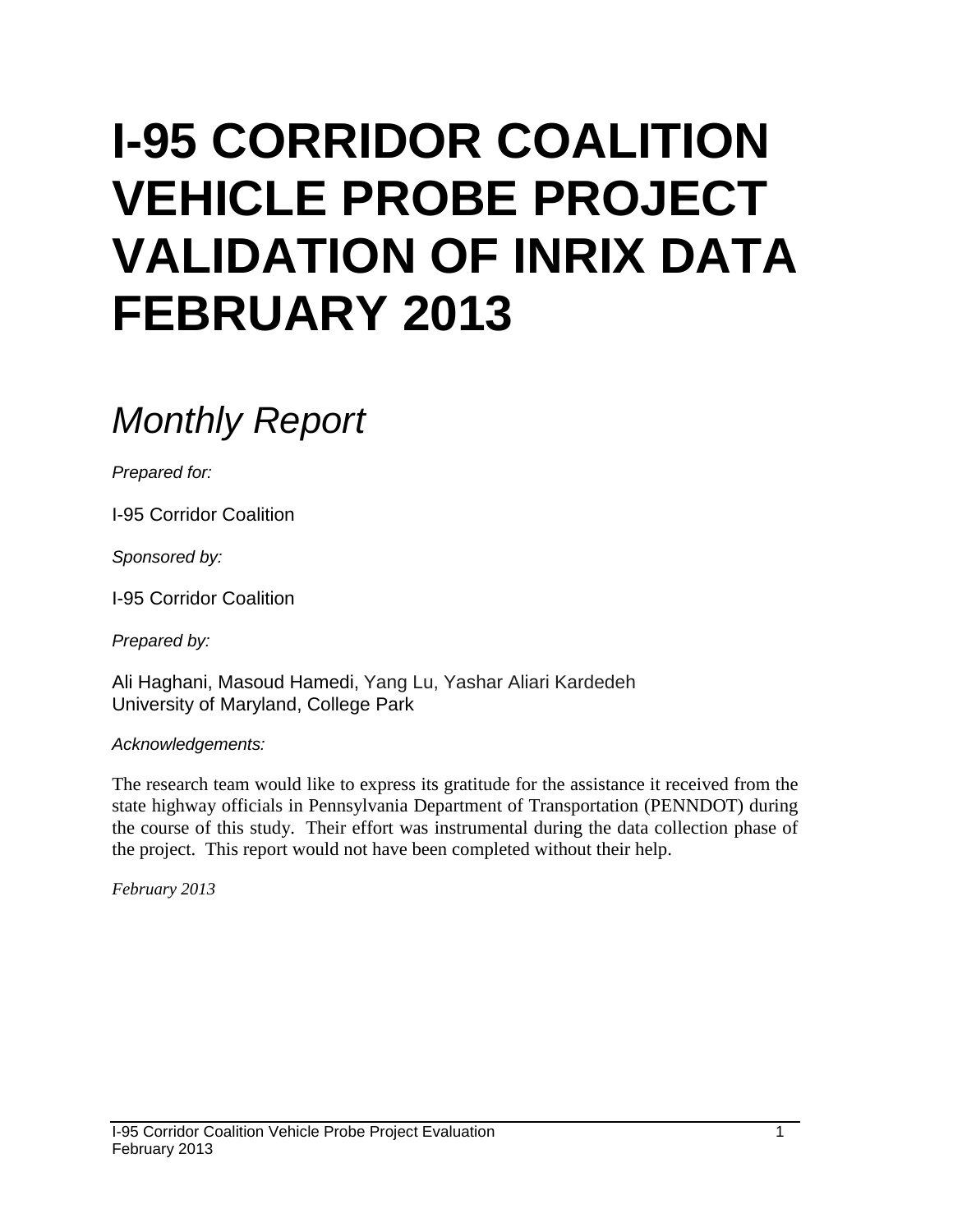### **Evaluation Results for the State of Pennsylvania**

#### *Executive Summary*

The data from the Vehicle Probe Project is validated using Bluetooth<sup>TM</sup> Traffic Monitoring (BTM) technology on a near monthly basis. BTM sensors were deployed at the beginning and ending points of 14 different segments along the I-376 corridor in Allegheny County, Pennsylvania. The Bluetooth sensor deployment covers the range from Exit 64A/I-79 to Exit 81/PA-791 along I-376. Travel time data was collected for both directions along portions of the freeway north of the Monongahela River, and in eastbound lanes for portions of the freeway south of the river. The data was collected between December 20, 2012 and January 6, 2013 with the assistance of Pennsylvania Department of Transportation (PennDOT) personnel. The dataset collected represents approximately 1,467 hours of observations along 14 freeway segments, totaling approximately 26 miles. The total number of effective five-minute travel time samples observed was 17,600.

ES Table 1, below, summarizes the results of the comparison between the validation data and the INRIX data for freeway segments during the above noted period. As shown, the average absolute speed error (AASE) and Speed Error Bias (SEB) were within specification for all speed bins. Even when errors are measured against the mean (rather than the SEM band) the data meets contract specifications for the AASE in all speed bins.

|                  |               | <b>Speed Error Bias</b><br><b>Absolute Speed Error</b><br>(<br>$(<5$ mph $)$ |               |            |          | Number of  | Hours of |
|------------------|---------------|------------------------------------------------------------------------------|---------------|------------|----------|------------|----------|
|                  | Comparison    | Comparison                                                                   | Comparison    | Comparison | 5 Minute | Data       |          |
| <b>Speed Bin</b> | with SEM Band | with Mean                                                                    | with SEM Band | with Mean  | Samples  | Collection |          |
| 0-30 MPH         | 3.8           | 5.4                                                                          | 3.3           | 4.3        | 1920     | 160.0      |          |
| 30-45 MPH        | 3.4           | 6.2                                                                          | 2.4           | 4.3        | 2031     | 169.3      |          |
| 45-60 MPH        | 1.4           | 3.7                                                                          | 0.2           | 0.9        | 9258     | 771.5      |          |
| $>60$ MPH        | 1.7           | 4.4                                                                          | $-1.5$        | $-3.4$     | 4391     | 365.9      |          |
| All Speeds       | 1.9           | 4.3                                                                          | 0.4           | 0.6        | 17600    | 1466.7     |          |

Based upon data collected from December 20th, 2012 through January 6th, 2013 across 26.3 miles of roadway.

As part of the on-going validation process, vehicle probe data from each state is validated on a rotating basis. Since the inception of the validation process, data on roadways in Pennsylvania was validated on four occasions: January 2010, August 2010, September 2011, and December 2012. These four validations represent more than 5,845 hours of observations along approximately 76 miles of freeway segments in Pennsylvania. ES Table 2 provides a summary of the cumulative validation effort. As shown, the average absolute speed error and speed error bias are within specification for all speed bins even when errors are measured against the mean.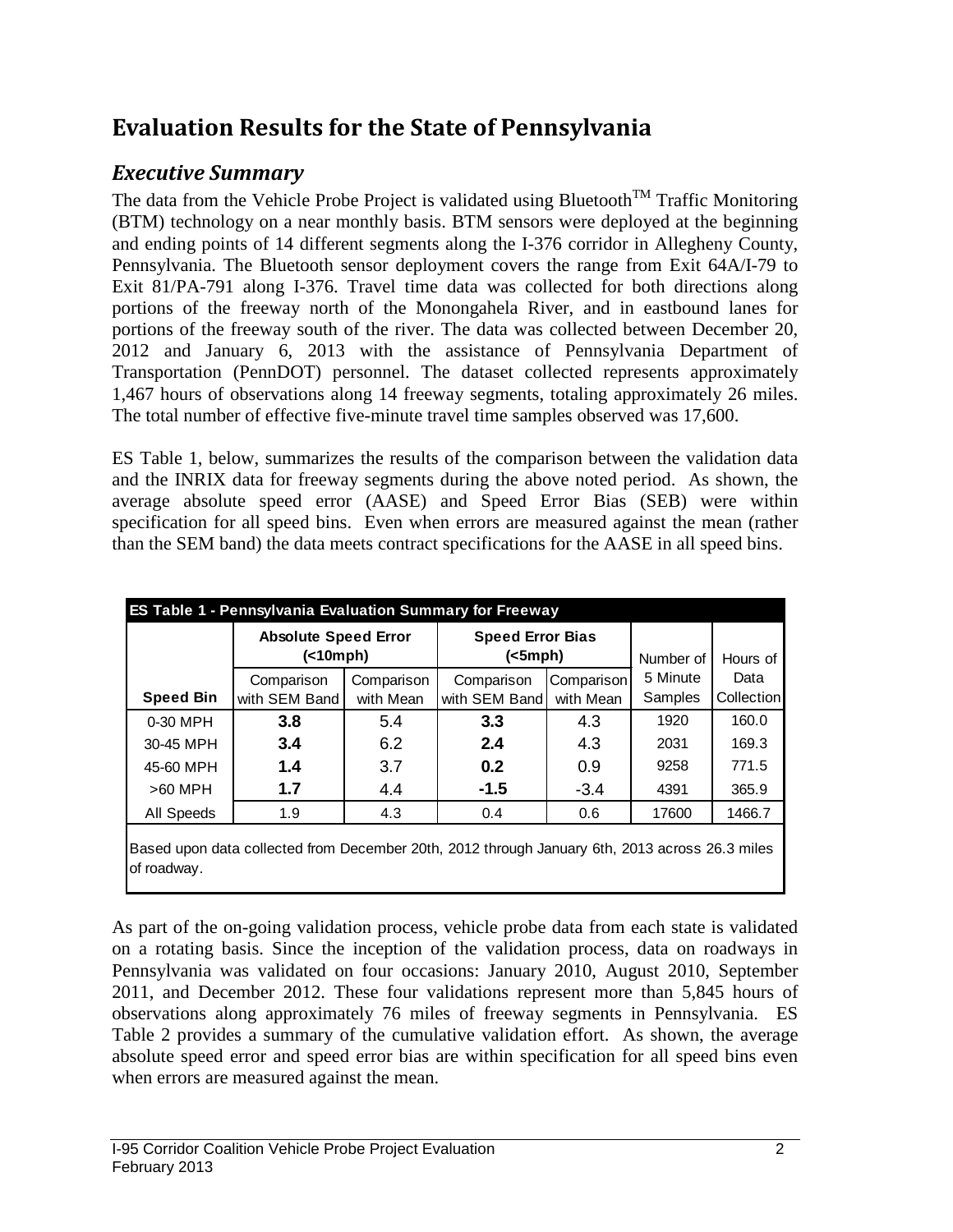|                  | <b>Absolute Speed Error</b><br>(<10mph) |            | <b>Speed Error Bias</b><br>$(<5$ mph $)$ |            |                       |               |  |
|------------------|-----------------------------------------|------------|------------------------------------------|------------|-----------------------|---------------|--|
|                  | Comparison                              | Comparison | Comparison                               | Comparison | Number of 5<br>Minute | Hours of Data |  |
| <b>Speed Bin</b> | w ith SEM Band<br>with Mean             |            | w ith SEM Band                           | w ith Mean |                       | Collection    |  |
| $0-30$ MPH       | 4.35                                    | 5.65       | 2.93                                     | 3.54       | 5148                  | 429.0         |  |
| 30-45 MPH        | 4.21                                    | 6.61       | 2.18                                     | 3.54       | 3892                  | 324.3         |  |
| 45-60 MPH        | 1.73                                    | 3.76       | 0.01                                     | 0.63       | 29191                 | 2432.6        |  |
| $>60$ MPH        | 2.17                                    | 4.54       | $-1.98$                                  | $-3.87$    | 31910                 | 2659.2        |  |
| All Speeds       | 2.26                                    | 4.41       | $-0.56$<br>$-1.04$                       |            | 70141                 | 5845.1        |  |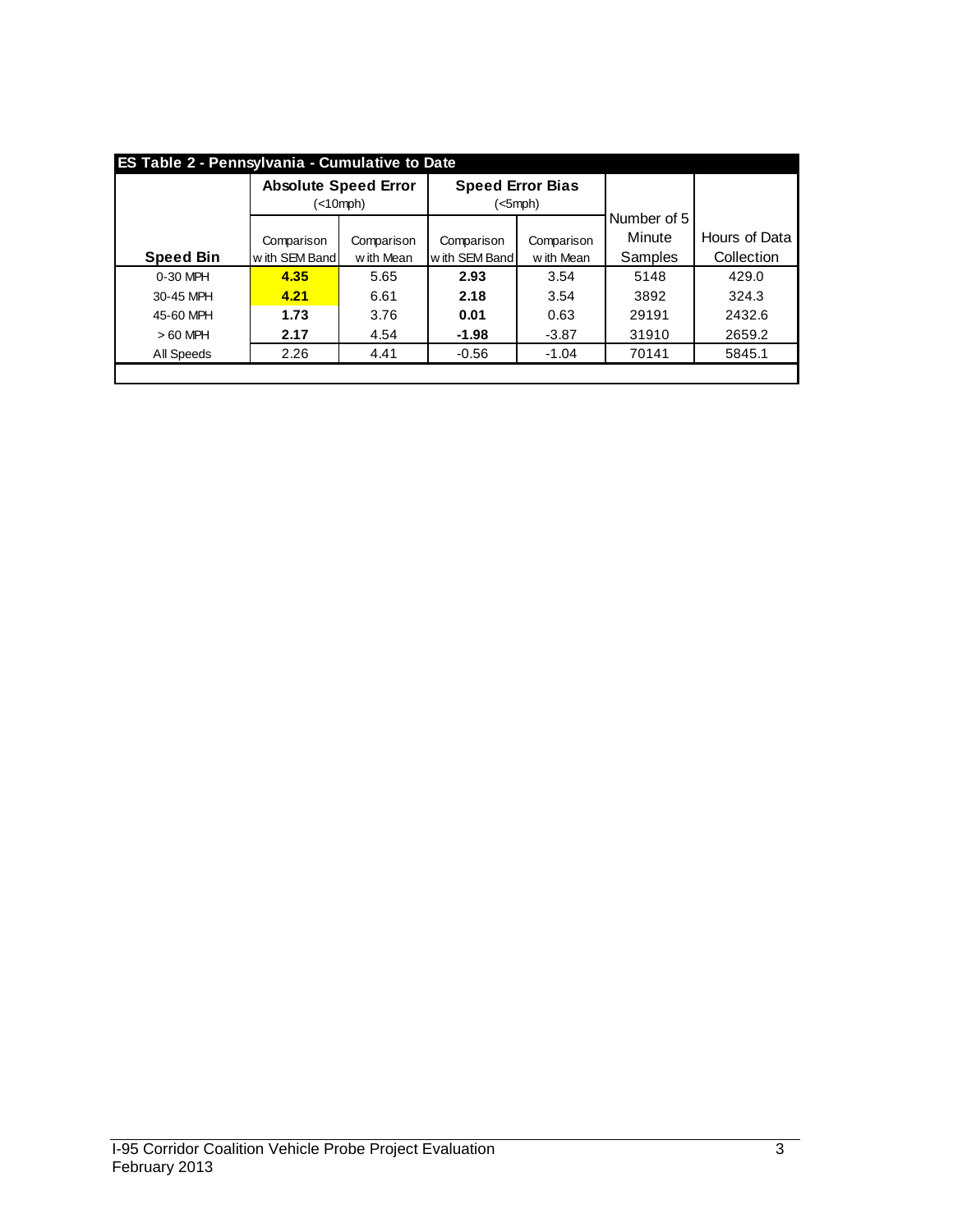#### *Data Collection*

The data from the Vehicle Probe Project is validated using Bluetooth<sup>TM</sup> Traffic Monitoring (BTM) technology on a near monthly basis. BTM sensors were deployed at the beginning and ending points of fourteen different segments along the I-376 corridor. The Bluetooth sensor deployment covers the range from Exit 64A/I-79 to Exit 81/PA-791 along I-376 in Allegheny County, Pennsylvania. Travel time data was collected for both directions along portions of the freeway north of the Monongahela River, and in eastbound lanes for portions of the freeway south of the river. The data was collected between December 20, 2012 and January 6, 2013 with the assistance of Pennsylvania Department of Transportation (PennDOT) personnel. This round of data collection in Pennsylvania was designed to capture the traffic data on a primary freeway route accessing downtown Pittsburgh, and which frequently experiences delays during rush hour periods. Traffic on this corridor is constricted due to tunnels. Segment locations were chosen with a highlikelihood of observing recurrent congestion during peak periods.

Figure 1 presents an overview snapshot of the roadway segments over which Bluetooth sensors were deployed along the I-376 corridor in Pennsylvania. Blue segments represent freeway segments selected for analysis.



**Figure 1** — Locations of all segments selected for analysis in Pennsylvania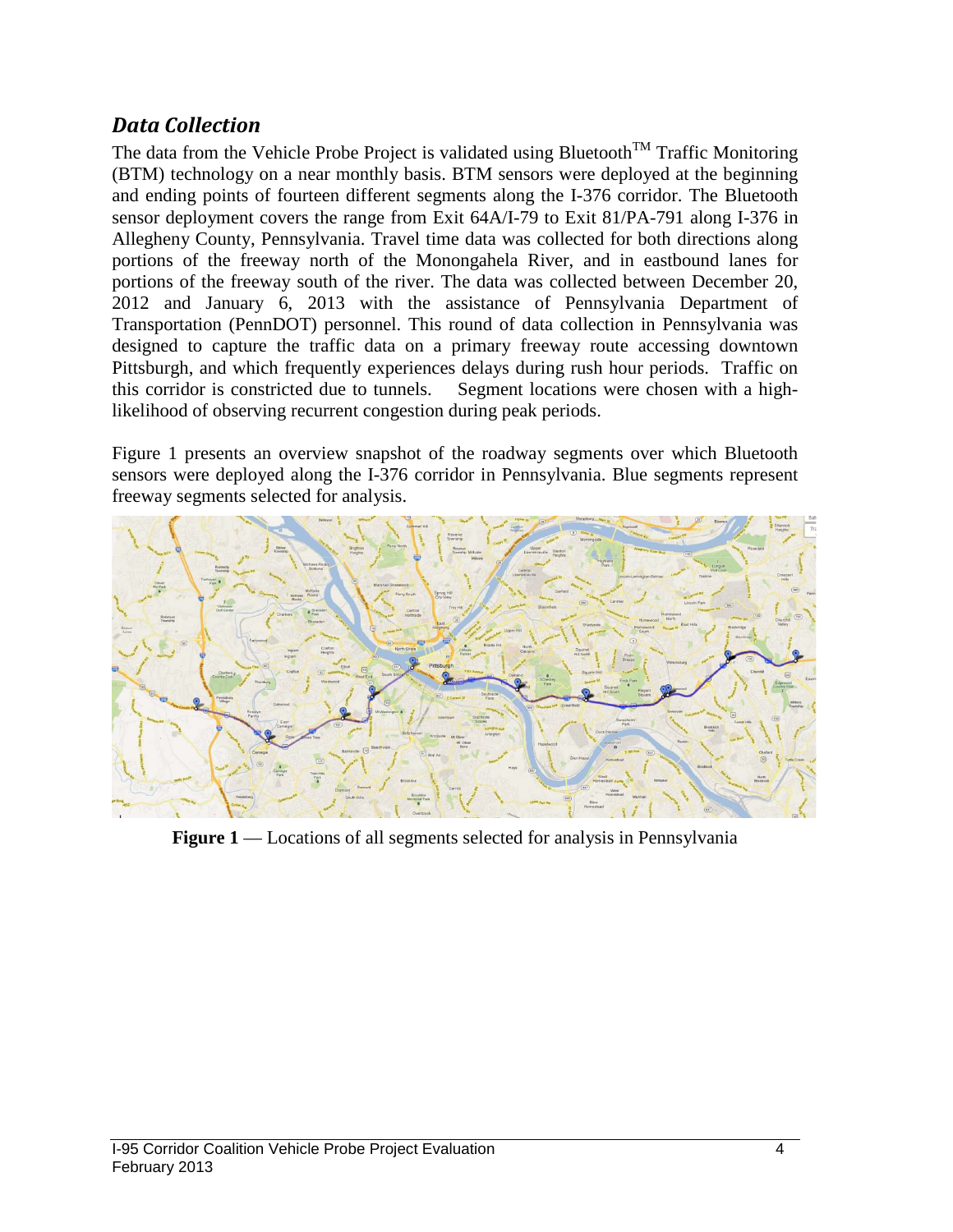#### **TMC segments selected for validation in Pennsylvania**

Table 1 presents a list of data collection segments from Pennsylvania. In total, these segments cover a total length of approximately 26 freeway miles. Data collection segments are comprised of one or more Traffic Message Channel (TMC) base segments, such that total length of the data collection segment is one mile long or greater for freeways. When appropriate, consecutive TMC segments are combined to form a data collection segment longer than one mile. The results of validation performed on 14 freeway segments are included in this report. Table 1 contains summary information on each data collection segment. The latitude/longitude coordinates of the locations at which the Bluetooth sensors were deployed throughout the state of Pennsylvania are provided in Table 1 as well as an active map link to view the data collection segment in detail. Click on the map link to see a detailed map for the respective data collection segment. It should be noted that the configuration of test segments is often such that the endpoint of one segment coincides with the start point of the next segment, so that one Bluetooth sensor covers both data collection segments.

Table 1 also provides data on the precise length of the TMCs comprising the test segment as compared to the measured length between Bluetooth<sup>TM</sup> Traffic Monitoring (BTM) sensors placed on the roadway. Details of the algorithm used to estimate equivalent path travel times based on INRIX data feeds for individual data collection segments are provided in a separate report. This algorithm finds an equivalent INRIX travel time (and therefore travel speed) corresponding to each sample BTM travel time observation on the test segment of interest.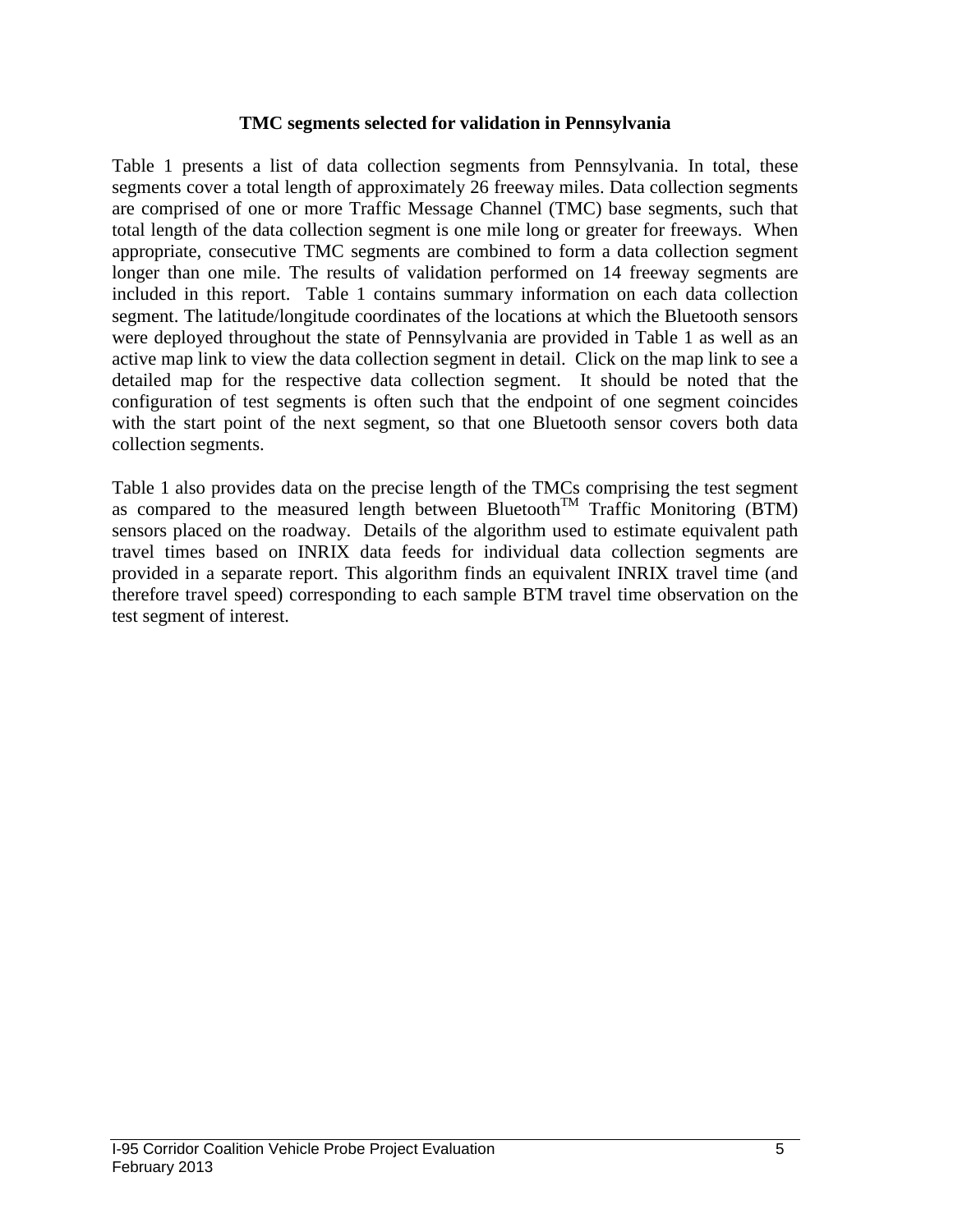| <b>SEGMENT</b>  | <b>DESCRIPTION</b> |                  |                             | <b>TMC CODES</b> |                | Deployment  |               |                      |
|-----------------|--------------------|------------------|-----------------------------|------------------|----------------|-------------|---------------|----------------------|
| (Map Link)      | Highway            | <b>State</b>     | Starting at                 | <b>Begin</b>     | Number         |             | Begin Lat/Lon | Length               |
|                 | Direction          | County           | Ending at                   | End              | Length         | End Lat/Lon |               | % Diff               |
| <b>FREEWAYS</b> |                    |                  |                             |                  |                |             |               | All Lengths in Miles |
| F1              | $I-376$            | Pennsylvania     | PA-791/Exit 81              | 104N04506        | 6              | 40.442212   | -79.824348    | 1.84                 |
| $(PA04-0001)$   | Westbound          | <b>ALLEGHENY</b> | Greensburg Pike/Exit 79A    | 104-04503        | 1.9            | 40.442033   | -79.857308    | $-4.5%$              |
| F2              | $I-376$            | Pennsylvania     | Greensburg Pike/Exit 79A    | 104N04503        | $\overline{4}$ | 40.442033   | $-79.857308$  | 2.01                 |
| $(PAO4-0002)$   | Westbound          | <b>ALLEGHENY</b> | Braddock Ave/Exit 77        | 104-04501        | 1.9            | 40.429601   | -79.885981    | 8.4%                 |
| F <sub>3</sub>  | $I-376$            | Pennsylvania     | Braddock Ave/Exit 77        | 104N04501        | 2              | 40.429601   | -79.885981    | 2.23                 |
| $(PA04-0003)$   | Westbound          | <b>ALLEGHENY</b> | Beechwood Blvd/Exit 74      | 104-04500        | 2.2            | 40.428019   | -79.925279    | 3.4%                 |
| F4              | $I-376$            | Pennsylvania     | Beechwood Blvd/Exit 74      | 104-04499        | $\overline{4}$ | 40.428019   | -79.925279    | 1.88                 |
| $(PA04-0004)$   | Westbound          | <b>ALLEGHENY</b> | Bates St/Exit 73B           | 104N04498        | 1.9            | 40.431684   | -79.958925    | $-2.9%$              |
| F <sub>5</sub>  | $I-376$            | Pennsylvania     | Bates St/Exit 73B           | 104-04496        | 5              | 40.431684   | -79.958925    | 2.08                 |
| $(PA04-0005)$   | Westbound          | <b>ALLEGHENY</b> | Grant St/Exit 71B           | 104-04494        | 1.9            | 40.434107   | -79.993888    | 7.5%                 |
| F <sub>6</sub>  | $I-376$            | Pennsylvania     | Grant St/Exit 71B           | $104 + 04495$    | 5              | 40.433949   | -79.993758    | 1.88                 |
| $(PA04-0006)$   | Eastbound          | <b>ALLEGHENY</b> | Bates St/Exit 73B           | $104 + 04497$    | 1.9            | 40.431631   | -79.959075    | $-2.0\%$             |
| F7              | $I-376$            | Pennsylvania     | Bates St/Exit 73B           | 104P04498        | $\overline{4}$ | 40.431631   | -79.959075    | 1.79                 |
| $(PA04-0007)$   | Eastbound          | <b>ALLEGHENY</b> | Beechwood Blyd/Exit 74      | $104 + 04500$    | 1.9            | 40.427906   | -79.925595    | $-7.3%$              |
| F8              | $I-376$            | Pennsylvania     | Beechwood Blvd/Exit 74      | $104 + 04501$    | 2              | 40.427906   | -79.925595    | 2.21                 |
| $(PA04-0008)$   | Eastbound          | <b>ALLEGHENY</b> | Braddock Ave/Exit 77        | 104P04501        | 2.0            | 40.428904   | -79.888405    | 8.4%                 |
| F <sub>9</sub>  | $I-376$            | Pennsylvania     | <b>Braddock Ave/Exit 77</b> | 104+04502        | $\overline{4}$ | 40.428904   | -79.888405    | 1.93                 |
| $(PA04-0009)$   | Eastbound          | <b>ALLEGHENY</b> | Greensburg Pike / Exit 79A  | 104P04503        | 2.0            | 40.441947   | -79.857257    | $-3.1%$              |

**Table 1 Segments selected for validation in Pennsylvania**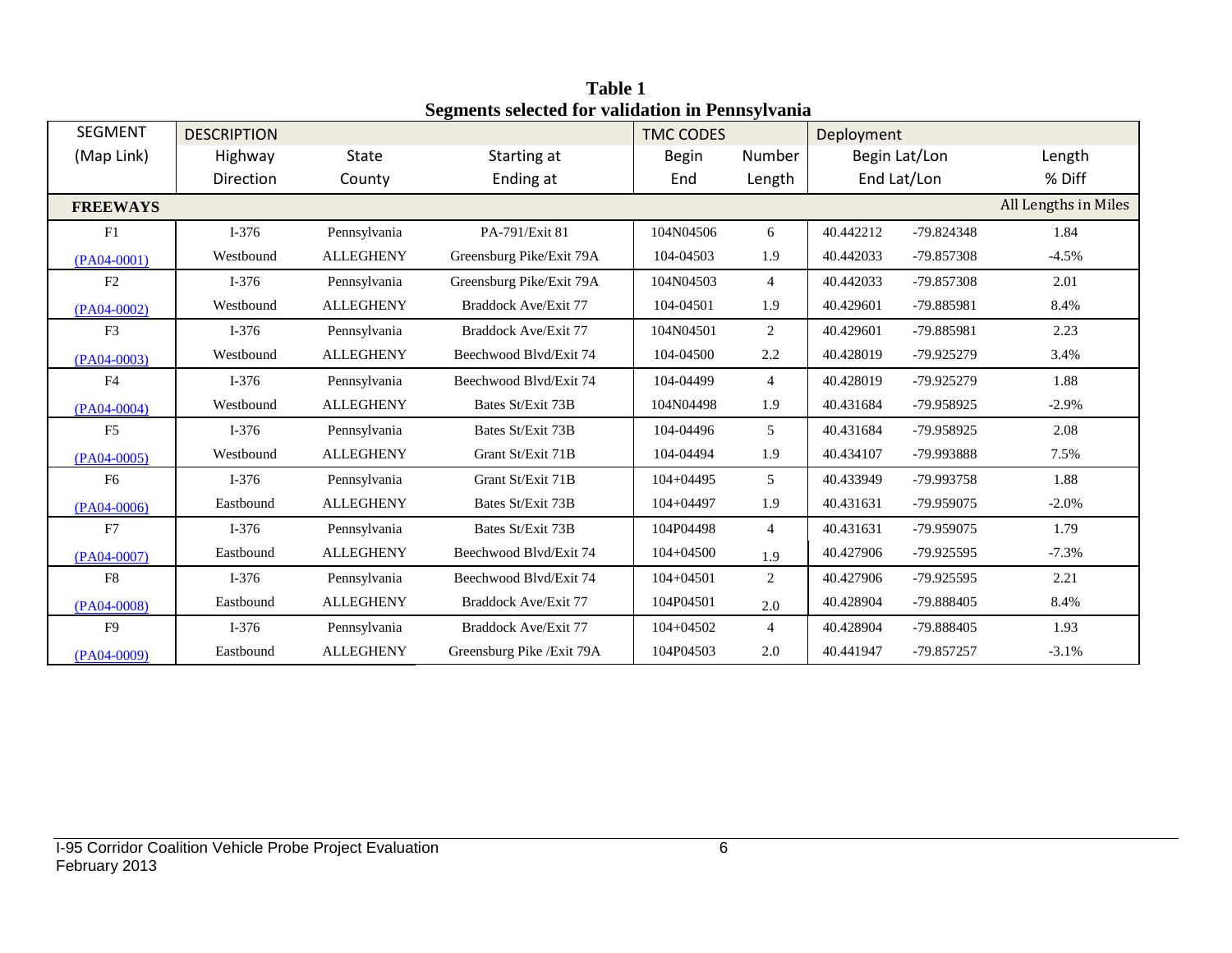| SEGMENT         | <b>DESCRIPTION</b> |                  |                            | <b>TMC CODES</b> |                | Deployment    |              |                      |
|-----------------|--------------------|------------------|----------------------------|------------------|----------------|---------------|--------------|----------------------|
| (Map Link)      | Highway            | <b>State</b>     | Starting at                | <b>Begin</b>     | Number         | Begin Lat/Lon |              | Length               |
|                 | Direction          | County           | Ending at                  | End              | Length         | End Lat/Lon   |              | % Diff               |
| <b>FREEWAYS</b> |                    |                  |                            |                  |                |               |              | All Lengths in Miles |
| F10             | $I-376$            | Pennsylvania     | Greensburg Pike / Exit 79A | $104 + 04504$    | 6              | 40.441947     | -79.857257   | 1.88                 |
| $(PA04-0010)$   | Eastbound          | <b>ALLEGHENY</b> | PA-791/Exit 81             | 104P04506        | 2.0            | 40.442155     | -79.82283    | $-5.6\%$             |
| F11             | $I-376$            | Pennsylvania     | I-79/Exit $64A$            | 104P04508        | $\overline{4}$ | 40.424631     | $-80.114198$ | 2.04                 |
| $(PAO4-0011)$   | Eastbound          | <b>ALLEGHENY</b> | Lydia St/Exit 65           | $104 + 04510$    | 2.0            | 40.412895     | $-80.079691$ | 0.2%                 |
| F12             | $I-376$            | Pennsylvania     | Lydia St/Exit 65           | 104P04510        | 5              | 40.412895     | $-80.079691$ | 2.12                 |
| $(PAO4-0012)$   | Eastbound          | <b>ALLEGHENY</b> | Greentree Rd/Exit 67       | 104P04512        | 2.2            | 40.421041     | $-80.043278$ | $-1.5\%$             |
| F13             | $I-376$            | Pennsylvania     | Greentree Rd/Exit 67       | $104 + 04513$    | $\overline{4}$ | 40.421041     | $-80.043278$ | 1.24                 |
| $(PA04-0013)$   | Eastbound          | <b>ALLEGHENY</b> | <b>US-19/ Exit 69B</b>     | 104P04514        | 1.2            | 40.428925     | $-80.029242$ | 0.1%                 |
| F14             | $I-376$            | Pennsylvania     | <b>US-19/ Exit 69B</b>     | $104 + 04515$    | 8              | 40.428925     | $-80.029242$ | 1.21                 |
| $(PA04-0014)$   | Eastbound          | <b>ALLEGHENY</b> | I-279/ Exit 70A            | 104P04518        | 1.2            | 40.439753     | $-80.009773$ | 0.8%                 |
| <b>TOTALS</b>   |                    |                  |                            |                  | 63             |               |              | 26.34                |
|                 |                    |                  |                            |                  | 26.3           |               |              | 0.1%                 |

**Table 1 (Cont'd) Segments selected for validation in Pennsylvania**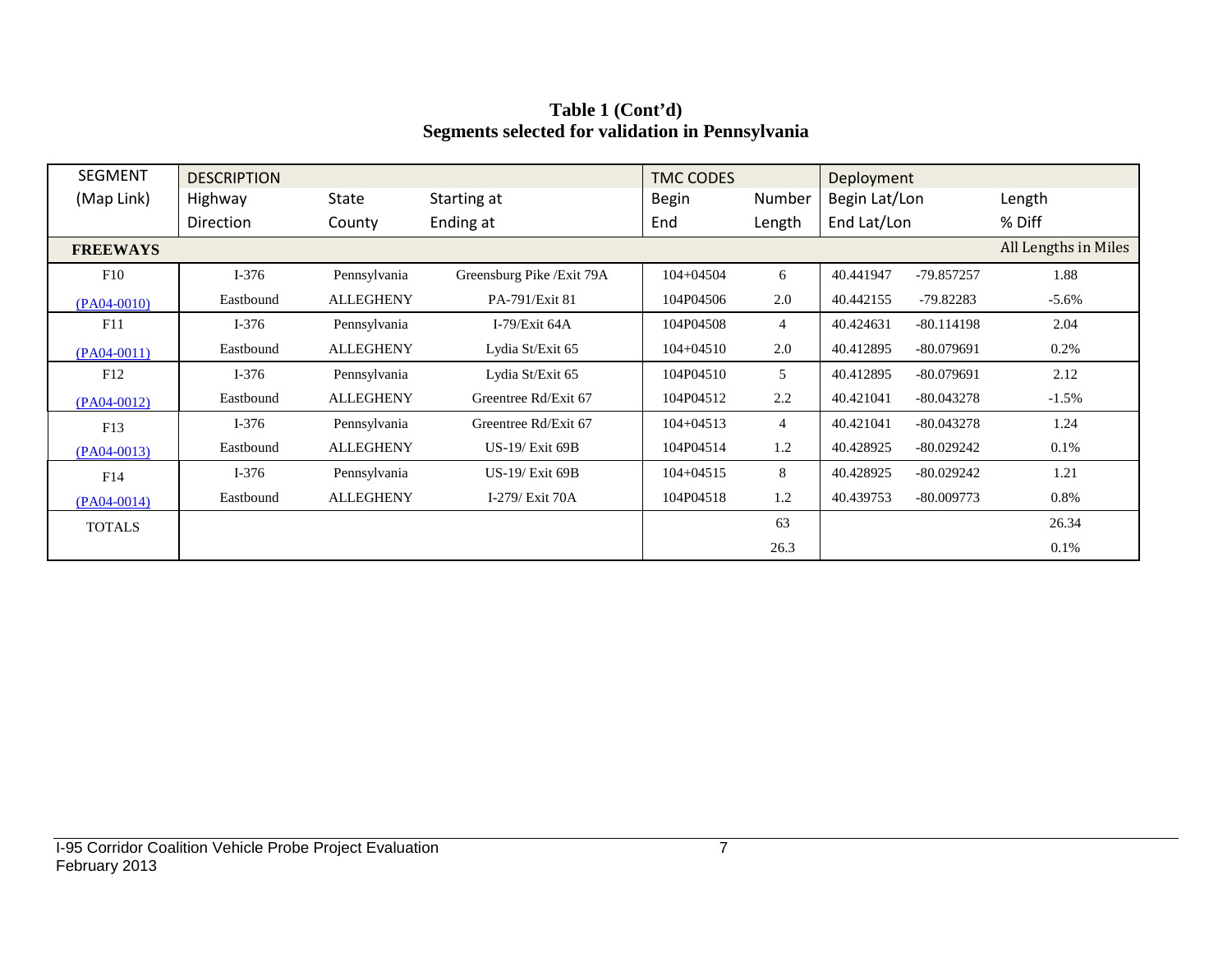#### *Analysis of Freeway Results*

Table 2 summarizes the data quality measures obtained as a result of comparison between Bluetooth and all reported INRIX speeds. Specifications include the Average Absolute Speed Error (AASE) and the Speed Error Bias (SEB).

#### Average Absolute Speed Error (AASE)

The AASE is defined as the mean absolute value of the difference between the mean speed reported from the VPP and the ground truth mean speed for a specified time period. The AASE is the primary accuracy metric. Based on the contract specifications, the speed data from the VPP shall have a maximum average absolute error of 10 miles per hour (MPH) in each of four speed ranges: 0-30 MPH, 30-45 MPH, 45-60 MPH, and > 60 MPH.

#### Speed Error Bias (SEB)

The SEB is defined as the average speed error (not the absolute value) in each speed range. SEB is a measure of whether the speed reported in the VPP consistently under or over estimates speed as compared to ground truth speed. Based on the contract specifications, the VPP data shall have a maximum SEB of +/- 5 MPH in each of speed ranges as defined above.

The results are presented as compared against the mean of the ground truth data as well as the 95<sup>th</sup> percent confidence interval for the mean, referred to as the Standard Error of the Mean (SEM) band. The SEM band takes into account any uncertainty in the ground truth speed as measured by BTM equipment due to limited samples and/or data variance. Contract specifications are assessed against the SEM band. (See the *Vehicle Probe Project: Data Use and Application Guide* for additional details on the validation process.) The AASE in the lower two speed bands have proven to be the critical specification (and most difficult) to attain, and are highlighted in Table 2. AASE below 10 MPH meets contract specifications. AASE below 5 MPH are considered exceptional quality. As shown, the average absolute speed error (AASE) and Speed Error Bias (SEB) were within specification for all speed bins.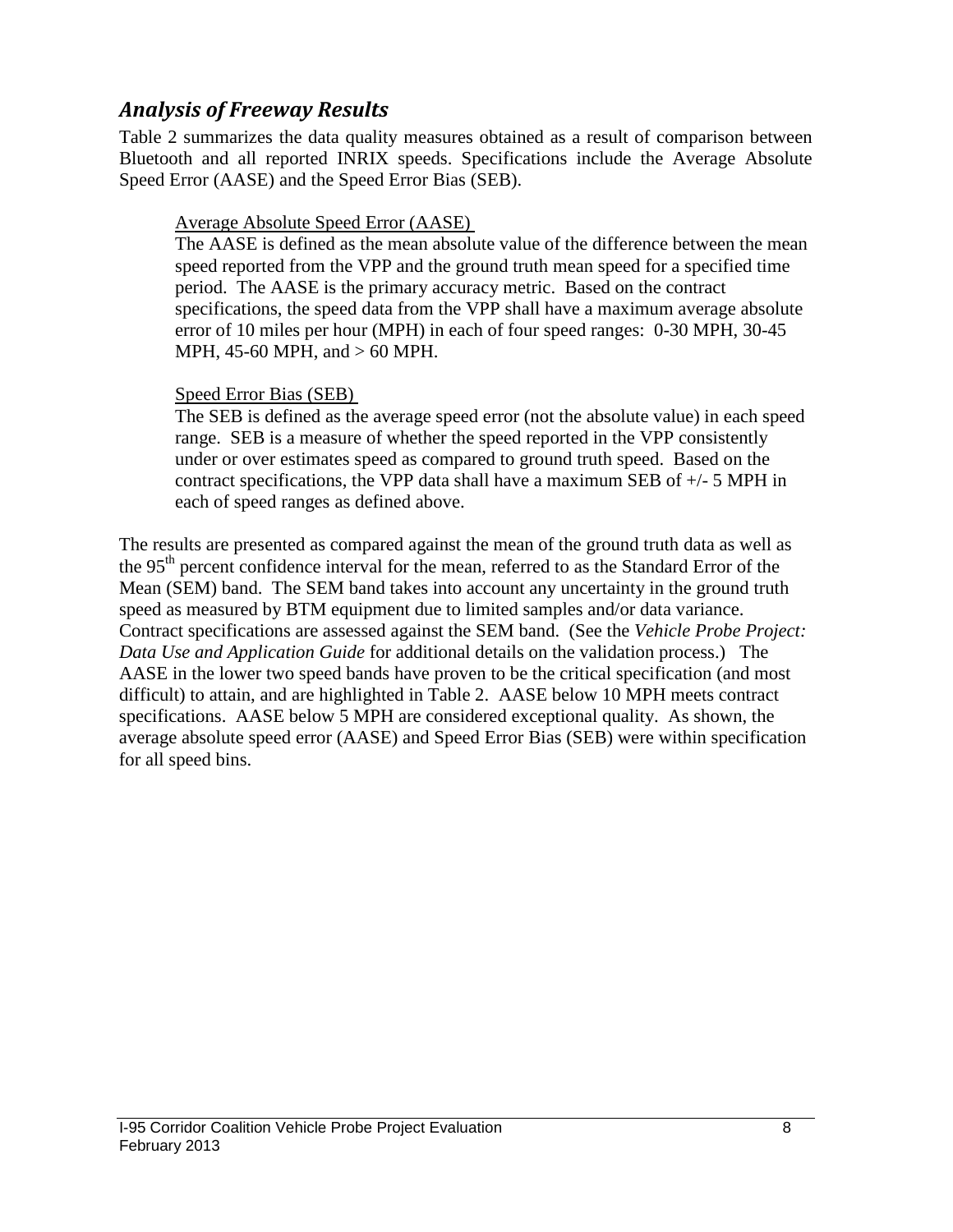|                           | <b>Pennsylvania</b>       |                                  |            |             |                             |                         |  |  |  |  |  |  |  |  |
|---------------------------|---------------------------|----------------------------------|------------|-------------|-----------------------------|-------------------------|--|--|--|--|--|--|--|--|
|                           |                           | <b>Data Quality Measures for</b> |            |             |                             |                         |  |  |  |  |  |  |  |  |
|                           | 1.96 SEM Band             |                                  |            | <b>Mean</b> |                             |                         |  |  |  |  |  |  |  |  |
| <b>AASE</b><br><b>SEB</b> |                           |                                  |            |             |                             |                         |  |  |  |  |  |  |  |  |
| <b>SPEED</b>              | 5 mph<br>$10 \text{ mph}$ |                                  | <b>SEB</b> | <b>AASE</b> | No. of $5$<br><b>Minute</b> | <b>Hours</b> of<br>Data |  |  |  |  |  |  |  |  |
| <b>BIN</b>                | (contract specifications) |                                  |            |             | <b>Samples</b>              | <b>Collection</b>       |  |  |  |  |  |  |  |  |
| $0 - 30$                  | 3.3                       | 3.8                              | 4.3        | 5.4         | 1920                        | 160                     |  |  |  |  |  |  |  |  |
| $30 - 45$                 | 2.4                       | 3.4                              | 4.3        | 6.2         | 2031                        | 169                     |  |  |  |  |  |  |  |  |
| $45 - 60$                 | 0.2                       | 1.4                              | 0.9        | 3.7         | 9258                        | 772                     |  |  |  |  |  |  |  |  |
| $60+$                     | $-1.5$                    | 1.7                              | $-3.4$     | 4.4         | 4391                        | 366                     |  |  |  |  |  |  |  |  |

**TABLE 2 Data quality measures for freeway segments in Pennsylvania**

Table 3 shows the percentage of the time INRIX data falls within 5 mph of the SEM band and the mean for each speed bin for all freeway data segments in Pennsylvania.

|                            | <b>Data Quality Measures for</b>                                                                            |               |                                           |                                                     |      |  |  |  |
|----------------------------|-------------------------------------------------------------------------------------------------------------|---------------|-------------------------------------------|-----------------------------------------------------|------|--|--|--|
|                            |                                                                                                             | 1.96 SEM Band | <b>Mean</b>                               | No. of                                              |      |  |  |  |
| <b>SPEED</b><br><b>BIN</b> | <b>Percentage</b><br><b>Percentage</b><br>falling inside<br>falling within 5<br>mph of the band<br>the band |               | <b>Percentage</b><br>equal to the<br>mean | <b>Percentage</b><br>within 5<br>mph of the<br>mean | Obs. |  |  |  |
| $0 - 30$                   | 29%                                                                                                         | 78%           | $0\%$                                     | 68%                                                 | 1920 |  |  |  |
| $30 - 45$                  | 31%                                                                                                         | 72%           | $0\%$                                     | 49%                                                 | 2031 |  |  |  |
| $45 - 60$                  | 58%                                                                                                         | 92%           | $0\%$                                     | 73%                                                 | 9258 |  |  |  |
| $60+$                      | 50%                                                                                                         | 89%           | $0\%$                                     | 64%                                                 | 4391 |  |  |  |

**Table 3 Percent observations meeting data quality criteria for freeway segments in Pennsylvania**

Tables 4 and 5 present detailed data for individual TMC segments in Pennsylvania in a similar format as Tables 2 and 3, respectively. Note that for some segments and in some speed bins the comparison results may not be reliable due to small number of observations.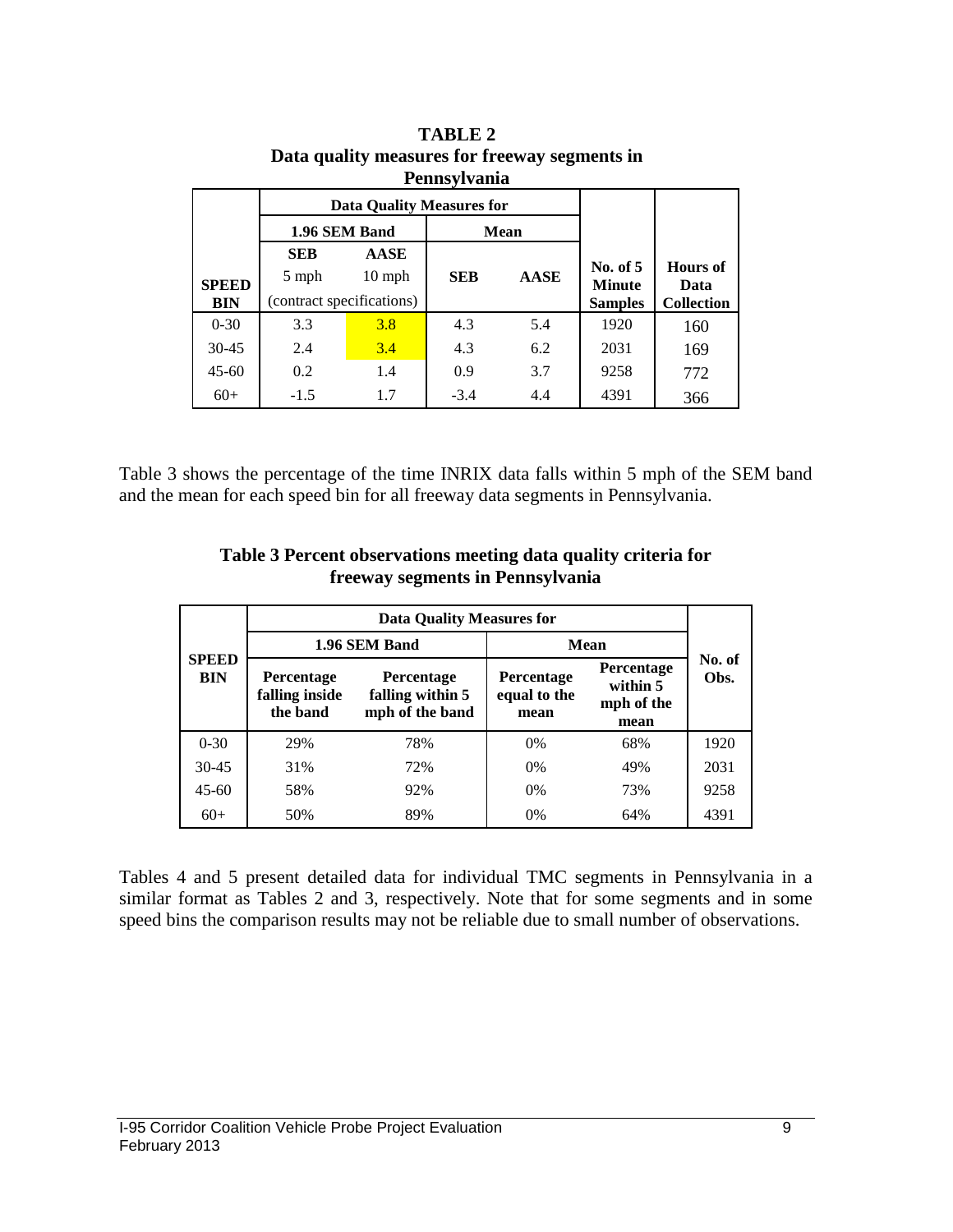#### **Table 4 Data quality measures for individual freeway validation segments greater than one mile in the state of Pennsylvania**

|            |                      |                              |                            |                                   |                                                     | <b>Data Quality Measures for</b>  |                                                     |             |
|------------|----------------------|------------------------------|----------------------------|-----------------------------------|-----------------------------------------------------|-----------------------------------|-----------------------------------------------------|-------------|
|            | <b>Standard</b>      |                              |                            | 1.96 SEM Band                     |                                                     | Mean                              |                                                     |             |
| <b>TMC</b> | <b>TMC</b><br>length | <b>Bluetooth</b><br>distance | <b>SPEED</b><br><b>BIN</b> | <b>Speed</b><br><b>Error Bias</b> | Average<br><b>Absolute</b><br><b>Speed</b><br>Error | <b>Speed</b><br><b>Error Bias</b> | Average<br><b>Absolute</b><br><b>Speed</b><br>Error | No. of Obs. |
|            |                      |                              | $0 - 30$                   | 11.4                              | 11.4                                                | 13.0                              | 13.0                                                | $18*$       |
| PA04-0001  | 1.9                  | 1.84                         | $30 - 45$                  | 4.9                               | 4.9                                                 | 12.9                              | 12.9                                                | $6*$        |
|            |                      |                              | $45 - 60$                  | 0.3                               | 0.8                                                 | 1.5                               | 3.2                                                 | 412         |
|            |                      |                              | $60+$                      | $-1.2$                            | 1.4                                                 | $-3.5$                            | 4.1                                                 | 376         |
|            |                      |                              | $0 - 30$                   | 2.9                               | 3.5                                                 | 3.7                               | 5.1                                                 | 123         |
| PA04-0002  | 1.9                  | 2.01                         | 30-45                      | 2.0                               | 4.3                                                 | 4.3                               | 8.2                                                 | 63          |
|            |                      |                              | $45 - 60$                  | 0.4                               | 1.7                                                 | 1.2                               | 4.1                                                 | 1000        |
|            |                      |                              | $60+$                      | $-2.3$                            | 2.7                                                 | $-4.3$                            | 5.3                                                 | 200         |
|            |                      |                              | $0 - 30$                   | 3.4                               | 4.1                                                 | 4.4                               | 5.8                                                 | 492         |
| PA04-0003  | 2.2                  | 2.23                         | 30-45                      | 2.5                               | 3.4                                                 | 4.2                               | 6.1                                                 | 392         |
|            |                      |                              | 45-60                      | $-0.4$                            | 1.7                                                 | $-0.4$                            | 4.0                                                 | 1116        |
|            |                      |                              | $60+$                      | $-5.9$                            | 5.9                                                 | $-9.9$                            | 9.9                                                 | 10          |
|            |                      |                              | $0 - 30$                   | 4.4                               | 5.4                                                 | 5.4                               | 7.6                                                 | 32          |
| PA04-0004  | 1.9                  | 1.88                         | 30-45                      | 4.4                               | 4.4                                                 | 8.7                               | 8.7                                                 | $24*$       |
|            |                      |                              | $45 - 60$                  | 0.3                               | 0.6                                                 | 1.2                               | 2.6                                                 | 829         |
|            |                      |                              | $60+$                      | $-1.3$                            | 1.4                                                 | $-3.9$                            | 4.3                                                 | 708         |
|            |                      |                              | $0 - 30$                   | 3.9                               | 4.3                                                 | 6.5                               | 8.2                                                 | 121         |
| PA04-0005  | 1.9                  | 2.08                         | 30-45                      | 3.4                               | 3.9                                                 | 8.4                               | 10.8                                                | 45          |
|            |                      |                              | $45 - 60$                  | 0.4                               | 1.0                                                 | 1.2                               | 3.1                                                 | 841         |
|            |                      |                              | $60+$                      | $-1.5$                            | 1.6                                                 | $-3.9$                            | 4.5                                                 | 582         |
|            |                      |                              | $0 - 30$                   | 5.1                               | 5.3                                                 | 6.2                               | 6.7                                                 | 119         |
| PA04-0006  | 1.9                  | 1.88                         | 30-45                      | 2.5                               | 5.1                                                 | 7.3                               | 11.1                                                | 31          |
|            |                      |                              | $45 - 60$                  | 1.1                               | 1.3                                                 | 3.5                               | 4.3                                                 | 480         |
|            |                      |                              | $60+$                      | $-0.3$                            | $0.8\,$                                             | $-1.0$                            | 2.7                                                 | 365         |
|            |                      |                              | $0 - 30$                   | 2.9                               | 3.0                                                 | 3.8                               | 4.3                                                 | 193         |
| PA04-0007  | 1.9                  | 1.79                         | $30 - 45$                  | 2.5                               | 5.4                                                 | 5.5                               | 10.7                                                | 40          |
|            |                      |                              | $45 - 60$                  | $-0.4$                            | 1.4                                                 | $-0.5$                            | 4.0                                                 | 391         |
|            |                      |                              | $60+$                      | $-2.6$                            | 2.7                                                 | $-5.0$                            | 5.7                                                 | 316         |
|            |                      |                              | $0 - 30$                   | 5.6                               | 5.7                                                 | 6.5                               | 6.7                                                 | 84          |
|            |                      |                              | $30 - 45$                  | 4.9                               | $6.0\,$                                             | 6.3                               | 8.1                                                 | 44          |
| PA04-0008  | 2.0                  | 2.21                         | $45 - 60$                  | 0.9                               | 1.5                                                 | 2.1                               | 3.5                                                 | 628         |
|            |                      |                              | $60+$                      | $-1.1$                            | 1.3                                                 | $-2.8$                            | 3.6                                                 | 214         |
|            |                      |                              | $0 - 30$                   | $1.6\,$                           | $2.0\,$                                             | 1.6                               | 3.2                                                 | 32          |
|            |                      |                              | $30 - 45$                  | 0.9                               | 2.1                                                 | 1.2                               | 3.8                                                 | 64          |
| PA04-0009  | $2.0\,$              | 1.93                         | 45-60                      | 0.3                               | $1.0\,$                                             | 1.1                               | 3.4                                                 | 488         |
|            |                      |                              | $60+$                      | $-1.8$                            | $2.2\,$                                             | $-4.0$                            | 5.1                                                 | 492         |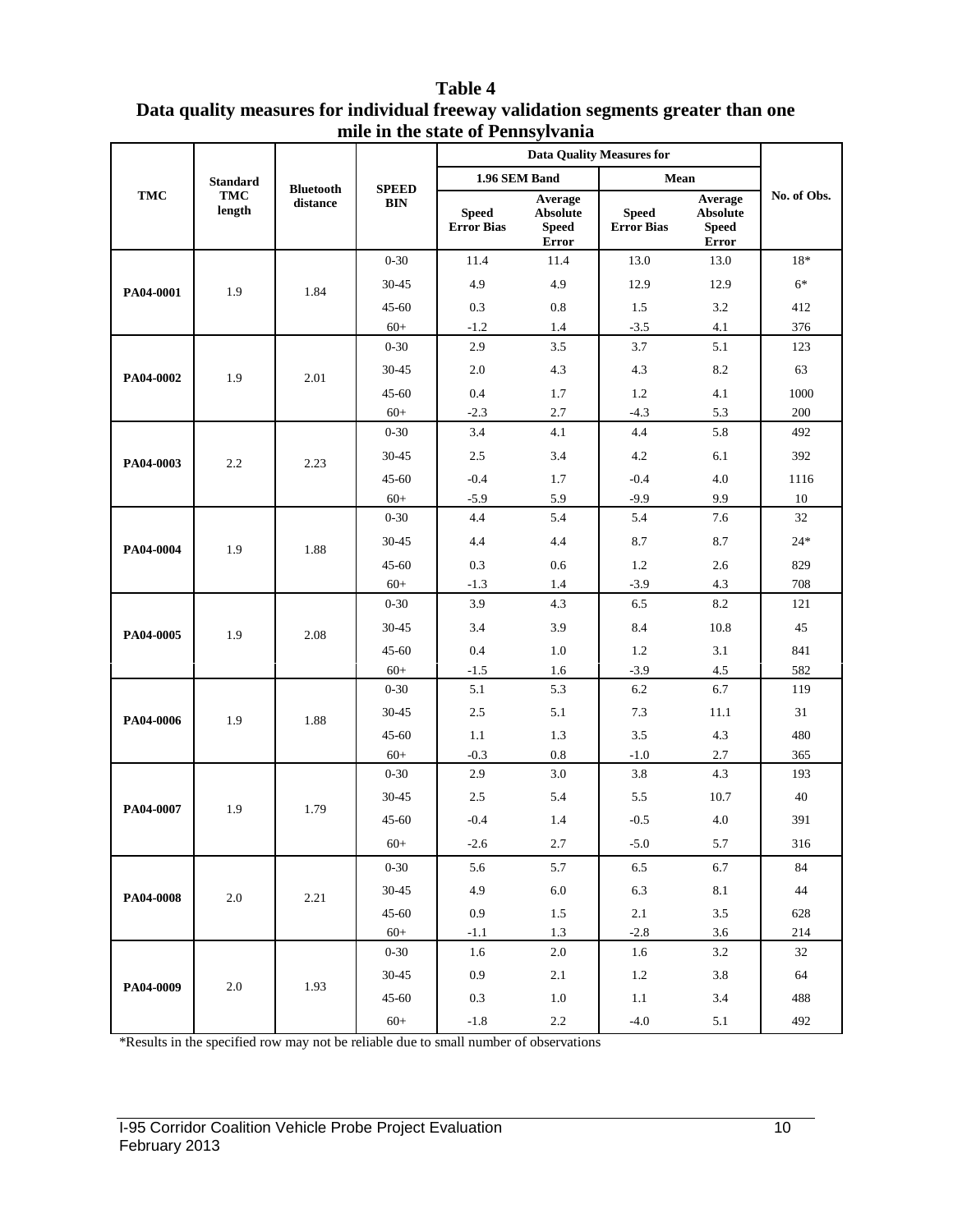#### **Table 4 (Cont'd) Data quality measures for individual freeway validation segments greater than one mile in the state of Pennsylvania**

|            |                      |                              |              |                                   |                                                            | <b>Data Quality Measures for</b>  |                                                            |                |
|------------|----------------------|------------------------------|--------------|-----------------------------------|------------------------------------------------------------|-----------------------------------|------------------------------------------------------------|----------------|
|            | <b>Standard</b>      |                              | <b>SPEED</b> | 1.96 SEM Band                     |                                                            | Mean                              |                                                            |                |
| <b>TMC</b> | <b>TMC</b><br>length | <b>Bluetooth</b><br>distance | <b>BIN</b>   | <b>Speed</b><br><b>Error Bias</b> | Average<br><b>Absolute</b><br><b>Speed</b><br><b>Error</b> | <b>Speed</b><br><b>Error Bias</b> | Average<br><b>Absolute</b><br><b>Speed</b><br><b>Error</b> | No. of Obs.    |
|            |                      |                              | $0 - 30$     | 1.2                               | 1.6                                                        | 2.8                               | 3.5                                                        | $29*$          |
| PA04-0010  | 2.0                  | 1.88                         | 30-45        | 3.4                               | 4.2                                                        | 5.0                               | 6.7                                                        | $24*$          |
|            |                      |                              | $45 - 60$    | 1.8                               | 2.0                                                        | 4.4                               | 5.1                                                        | 289            |
|            |                      |                              | $60+$        | $-0.1$                            | 0.8                                                        | $-0.3$                            | 3.0                                                        | 195            |
|            |                      |                              | $0 - 30$     | 3.1                               | 3.2                                                        | 3.9                               | 4.4                                                        | 70             |
| PA04-0011  | 2.0                  | 2.04                         | 30-45        | 3.5                               | 3.9                                                        | 5.8                               | 6.8                                                        | 53             |
|            |                      |                              | $45 - 60$    | 1.1                               | 1.4                                                        | 3.0                               | 4.0                                                        | 317            |
|            |                      |                              | $60+$        | $-0.8$                            | 1.0                                                        | $-2.5$                            | 3.5                                                        | 439            |
|            |                      | 2.12                         | $0 - 30$     | 2.2                               | 2.7                                                        | 4.0                               | 4.9                                                        | 109            |
| PA04-0012  | 2.2                  |                              | 30-45        | 2.7                               | 4.1                                                        | 6.3                               | 8.6                                                        | 95             |
|            |                      |                              | $45 - 60$    | 0.2                               | 1.2                                                        | 0.9                               | 3.4                                                        | 826            |
|            |                      |                              | $60+$        | $-2.1$                            | 2.4                                                        | $-4.1$                            | 5.0                                                        | 434            |
|            |                      |                              | $0 - 30$     | 1.6                               | 2.2                                                        | 2.0                               | 3.3                                                        | 257            |
| PA04-0013  | 1.2                  | 1.24                         | 30-45        | 2.1                               | 3.0                                                        | 4.2                               | 5.7                                                        | 270            |
|            |                      |                              | $45 - 60$    | $-0.6$                            | 1.7                                                        | $-1.1$                            | 4.1                                                        | 1077           |
|            |                      |                              | $60+$        | $-4.4$                            | 4.7                                                        | $-6.5$                            | 7.3                                                        | 60             |
|            |                      |                              | $0 - 30$     | 3.8                               | 4.3                                                        | 4.9                               | 5.9                                                        | 241            |
| PA04-0014  | 1.2                  | 1.21                         | 30-45        | 2.1                               | 3.0                                                        | 3.5                               | 5.2                                                        | 880            |
|            |                      |                              | $45 - 60$    | 0.1                               | 1.6                                                        | 0.1                               | 3.9                                                        | 564            |
|            |                      |                              | $60+$        | $\overline{\phantom{a}}$          | $\overline{\phantom{a}}$                                   | $\overline{\phantom{a}}$          | $\overline{\phantom{a}}$                                   | $\overline{0}$ |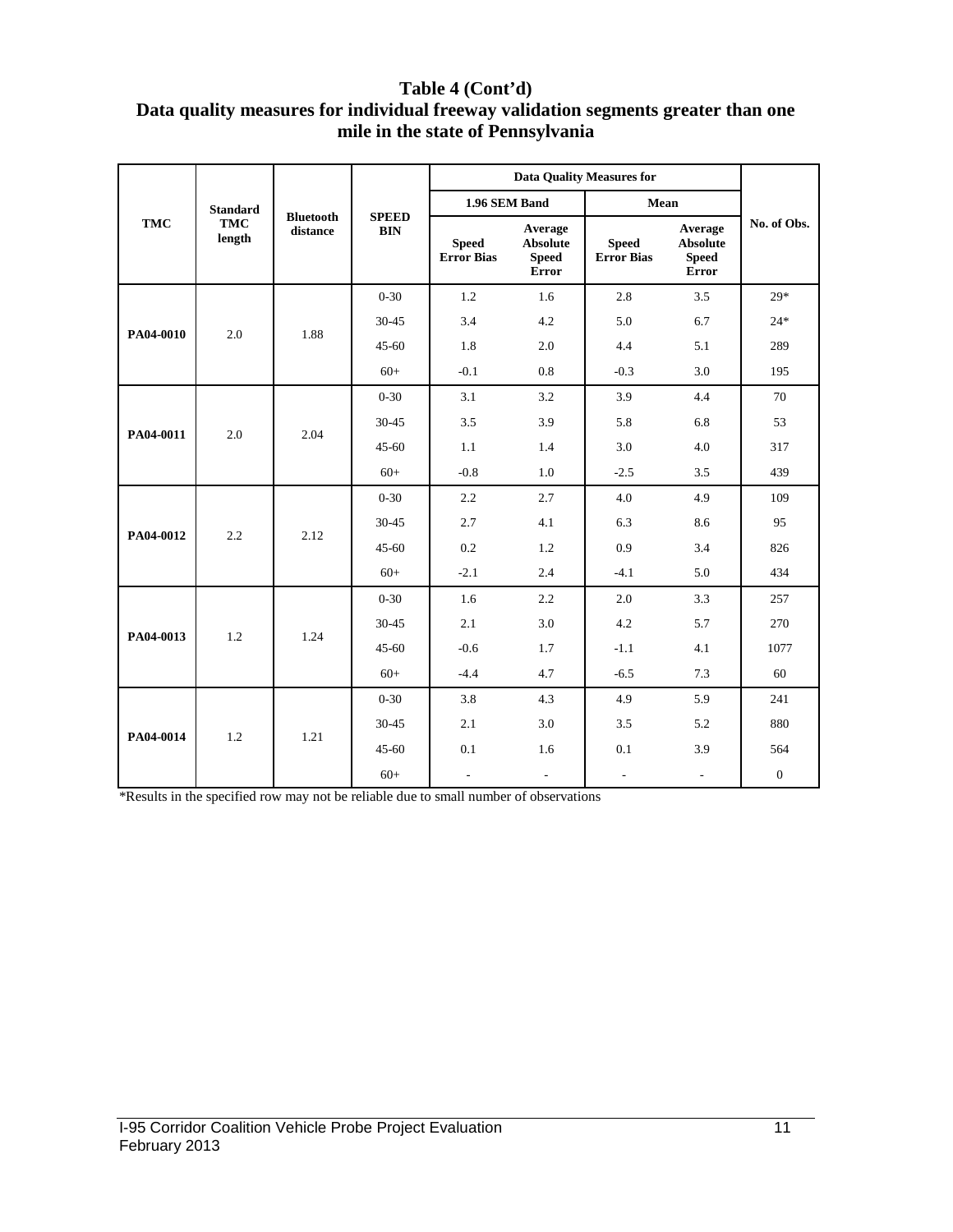#### **TMC SPEED BIN Data Quality Measures for No. of Obs. 1.96 SEM Band Mean Speed Error Bias Average Absolute Speed Error Speed Error Speed Error Bias Average Absolute Speed Error No. falling inside the band % falling inside the band No. falling within 5 mph of the band % falling within 5 mph of the band No. equal to the mean % equal to the mean No. within 5 mph of the mean % within 5 mph of the mean PA04-0001**  0-30 4 22% 10 56% 0 0% 7 39% 18\* 30-45 1 17% 3 50% 0 0% 1 17% 6\* 45-60 262 64% 402 98% 0 0% 320 78% 412 60+ 200 53% 342 91% 0 0% 249 66% 376 **PA04-0002** 0-30 39 32% 101 82% 0 0% 89 72% 123 30-45 17 27% 42 67% 0 0% 19 30% 63 45-60 539 54% 893 89% 0 0% 678 68% 1000 60+ 68 34% 165 83% 0 0% 106 53% 200 **PA04-0003** 0-30 138 28% 386 78% 0 0% 348 71% 492 30-45 121 31% 281 72% 0 0% 187 48% 392 45-60 568 51% 989 89% 0 0% 775 69% 1116  $60+$  1 10% 4 40% 0 0% 0 0% 10\* **PA04-0004** 0-30 10 31% 24 75% 0 0% 18 56% 32\* 30-45 8 33% 15 63% 0 0% 8 33% 24\* 45-60 608 73% 808 97% 0 0% 715 86% 829 60+ 359 51% 653 92% 1 0% 447 63% 708 **PA04-0005** 0-30 57 47% 91 75% 0 0% 67 55% 121 30-45 19 42% 30 67% 0 0% 12 27% 45 45-60 561 67% 794 94% 0 0% 670 80% 841 60+ 303 52% 525 90% 0 0% 380 65% 582 **PA04-0006** 0-30 20 17% 66 55% 0 0% 59 50% 119 30-45 7 23% 19 61% 0 0% 8 26% 31 45-60 271 56% 446 93% 0 0% 325 68% 480 60+ 244 67% 355 97% 0 0% 310 85% 365 **PA04-0007** 0-30 57 30% 161 83% 0 0% 148 77% 193 30-45 11 28% 26 65% 0 0% 13 33% 40 45-60 241 62% 357 91% 0 0% 280 72% 391 60+ 123 39% 252 80% 0 0% 149 47% 316 **PA04-0008** 0-30 13 15% 53 63% 0 0% 48 57% 84 30-45 5 11% 23 52% 0 0% 16 36% 44 45-60 331 53% 568 90% 0 0% 477 76% 628 60+ 116 54% 199 93% 0 0% 157 73% 214

#### **Table 5 Observations meeting data quality criteria for individual freeway validation segments greater than one mile in the state of Pennsylvania**